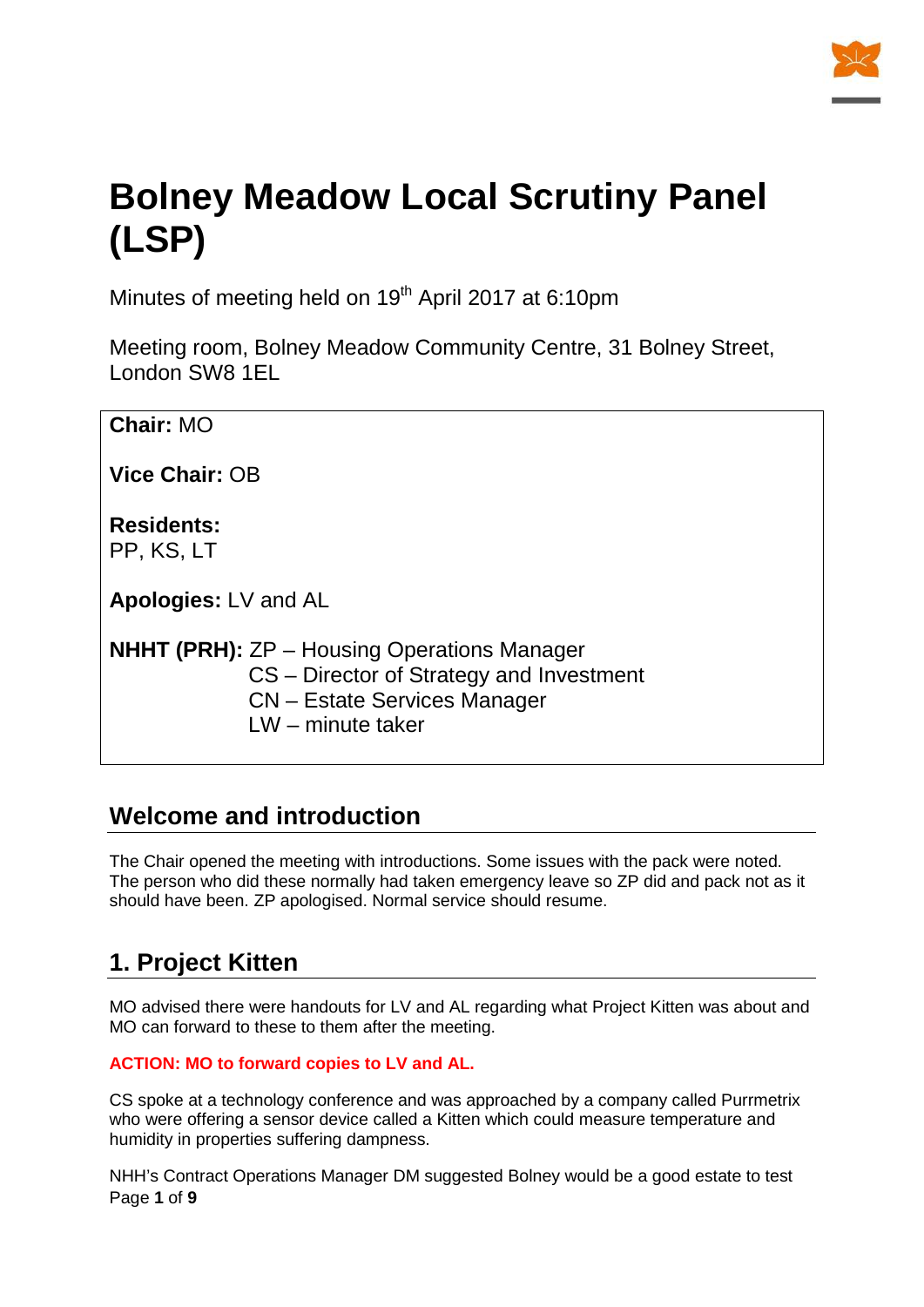

these sensors on because various flats within different locations have been suffering with dampness.

The properties were selected on the basis of previous damp reports and current ongoing damp issues. In February 2017 the sensors were placed in the same place within each property to assess the behaviour and lifestyle of the resident and property for what is causing dampness. These will remain in situ for 12 weeks to collect data on dampness and these sensors feed back to NHH every minute.

Purrmetrix are meeting with CS next week to help explain some of the data received and make it more user friendly to understand in preparation for a presentation to Chartered Institute of Housing (CIH) in May. This data will be fed back to the LSP after the CIH presentation so there is a better understanding of what the problem is.

In certain flats where the humidity is very high NHH installed high tech extractor fans to be able to see if this has made a difference to the humidity levels in the properties. NHH will then compare the data prior to the extractor fans being installed, to the new data taken after the extractor fans have been in situ to see if there is an improvement in the air quality. These were installed two weeks ago and therefore it is too soon to be able to obtain data to compare.

The Kittens will show if there are localised areas of damp that need to be targeted and improved. Where there are lifestyle issues NHH can show and demonstrate to residents what the behaviour is and offer advice about how the problem can be resolved to minimise damp returning. The Kittens are small, discreet devices which can stick to windows and walls feeding back data via WIFI to NHH. Where there are properties without WIFI, NHH would install WIFI for the period data is being collected by the device which the resident would benefit from.

KS felt that end wall flats do suffer with more dampness because they aren't insulated in the same way a flat situated in the centre of a block would be and are more subject to cold and temperature change.

CS agreed and pointed out that a flat's orientation, size and height can seriously affect the level of humidity and dampness in a property where there isn't a lifestyle problem.

If NHH don't feel they have enough data they can leave the sensors in longer because they own them and don't need to give them back. If the devices prove successful NHH would invest in more devices but these would need to be presented to the Executive Board with what NHH have done and the results from the devices.

MO pointed out that when the data comes back the address information needs to remain anonymous for data protection purposes but the name of the block can be mentioned.

CS would like to come back and present the data to the LSP to show the findings and data transmitted by the Kittens. It was agreed CS would attend a future meeting.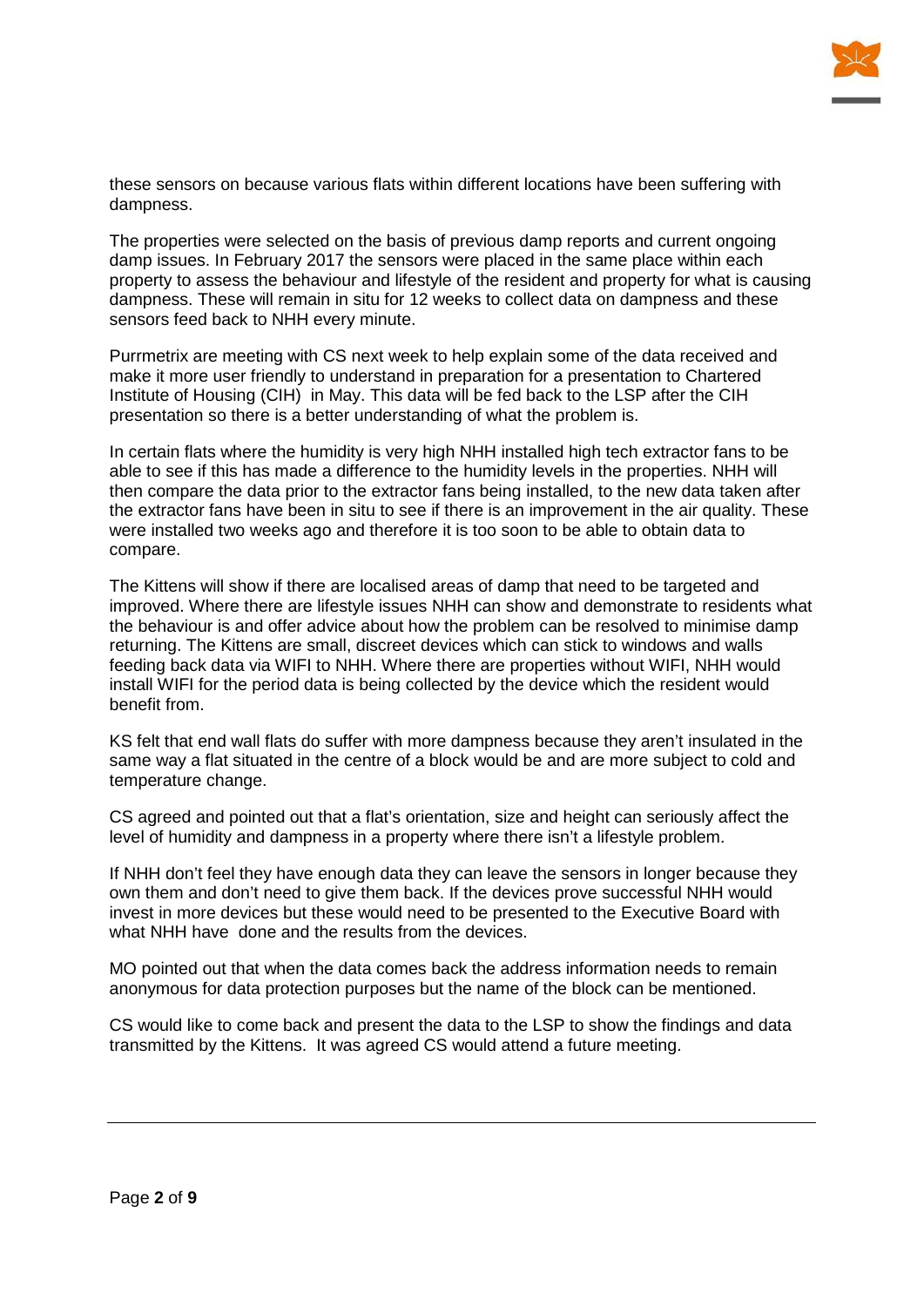

## **2. Minutes from the last meeting**

#### **2.1 Matters arising**

#### **2.1.1** *Charmouth House blocked drains*

MO advised that there was an update regarding the grease bins but no update given for the CCTV survey.

**ACTION: Stacey to give update on whether the CCTV survey has taken place for the blockage outside Charmouth House and the result.**

#### **2.1.2** *Estate improvement bid*

The estate improvement bid should have been provided in the six week update however this has not been issued. KS thought this bid might have been for plants which had died on the estate because Ginko do not replace dead plants. Need clarification for what this bid is for or have a think about if a bid is made what can it be made for.

#### **2.1.3** *South Lambeth Regeneration Team*

The panel have not been in communication with MO regarding engagement with residents. ZP said that NHH have not agreed to sell that piece of land to Homes for Lambeth because this is still in negotiation with the Director of Regeneration.

#### **2.1.4** *Empty properties and lettings*

Still an issue with voids and ZP to press Lambeth to speed up the process with letting empty properties, however this proves difficult because ZP cannot get a meeting arranged with Lambeth.

**ACTION: ZP to arrange a meeting with Lambeth Council to discuss speeding up the process with getting voids let.**

#### **2.2 Actions list**

ZP pointed out that the action list from the previous panel meeting was too long with too many actions. Future actions need to be shorter and more manageable. MO advised the length was because there several outstanding actions carried over from previous meetings and was unusual.

#### **2.2.1** *Parking*

ZP has been looking through customer service data and spoken to Housing Officers and she can not find any complaints or matters relating to parking. It's a lot of work to change the hours and permits if there is no evidence outside the meeting to demonstrate there is an issue with parking on the estate. ZP said the only information she could find in relation to parking is that people would rather get their permits from the Community Centre than PCN.

MO advised that he has had several complaints from residents relating to people parking outside of the bays and vehicles owned by people who don't live on the estate. MO feels that PCN aren't doing enough to manage this issue and doesn't want to change the PCN contract, but improve the way things are done, such as changing the hours in which they patrol or the hours of permit.

Page **3** of **9**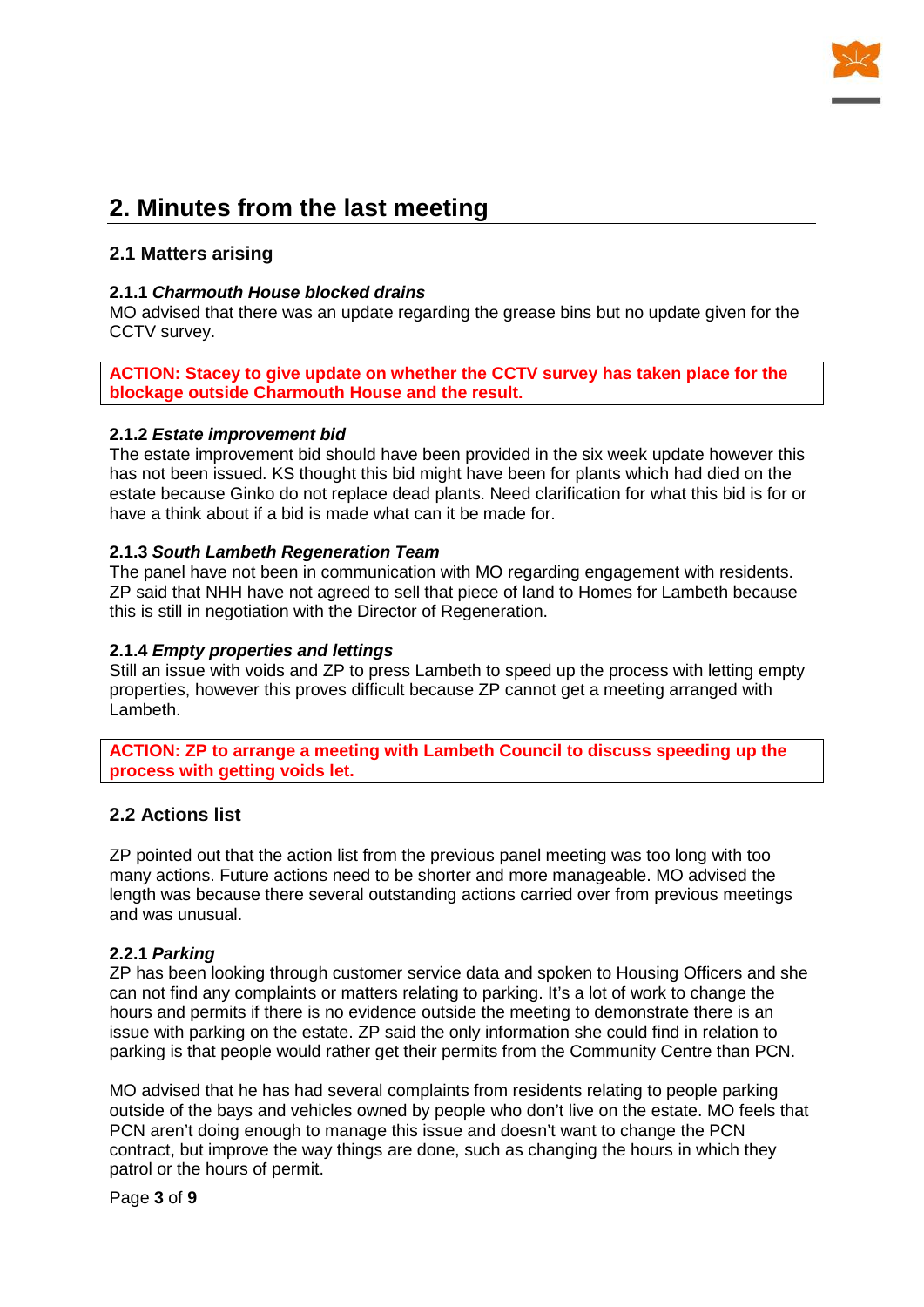

ZP suggested the PCN app where you can take a photo of a car parked outside of a bay and report it to PCN via the app. ZP said that she has been trying to get this information from a colleague at a different housing association. E has been trying to engage with PCN to improve the situation however she is not getting a reply from them.

PP talked about an example where she had someone parking and obstructing the parking bay outside her flat. PP was advised to get the number plate of the vehicle, however before PP could do this the vehicle had moved.

E previously advised MO that Lambeth are now removing abandoned vehicles and it would be useful to know how to report these types of vehicles and how long it takes to remove them.

**ACTION: ZP to organise a meeting with PCN to discuss alternative options.**

#### **2.2.2** *Lighting*

ZP has not gotten an update from the person in charge and reported that the last update she had was that the lights had all been upgraded and fixed. Everyone has a responsibility to report issues with lighting, tenants, leaseholders, visitors, contractors NHH staff etc.

PP said that when they were changing the bulbs she was not made aware. For health and safety reasons all residents on the estate should be made aware when works like this are taking place.

**ACTION: ZP to provide a further update on the lighting, what has been done etc.**

#### **2.2.3** *Walkways around Lulworth House*

There has been no update from meeting held on  $9<sup>th</sup>$  March about the lighting for the walkways around Lulworth House. ZP thinks this meeting did not take place because a more pressing matter arose.

**ACTION: ZP to find out what the update was.**

#### **2.2.4** *Specifications of new contracts*

ZP did speak to speak with HM regarding the spec for the new contract, however HM then left NHH. As HM was stepping in for CN at the time, this matter can be discussed with CN.

#### **2.2.5** *Complaint*

In relation to a complaint from KS, ZP advised there was only one other issue with a complaint where it was raised and not logged on the system and doesn't think that this is systemic across the team.

### **3. Cleaning retendering**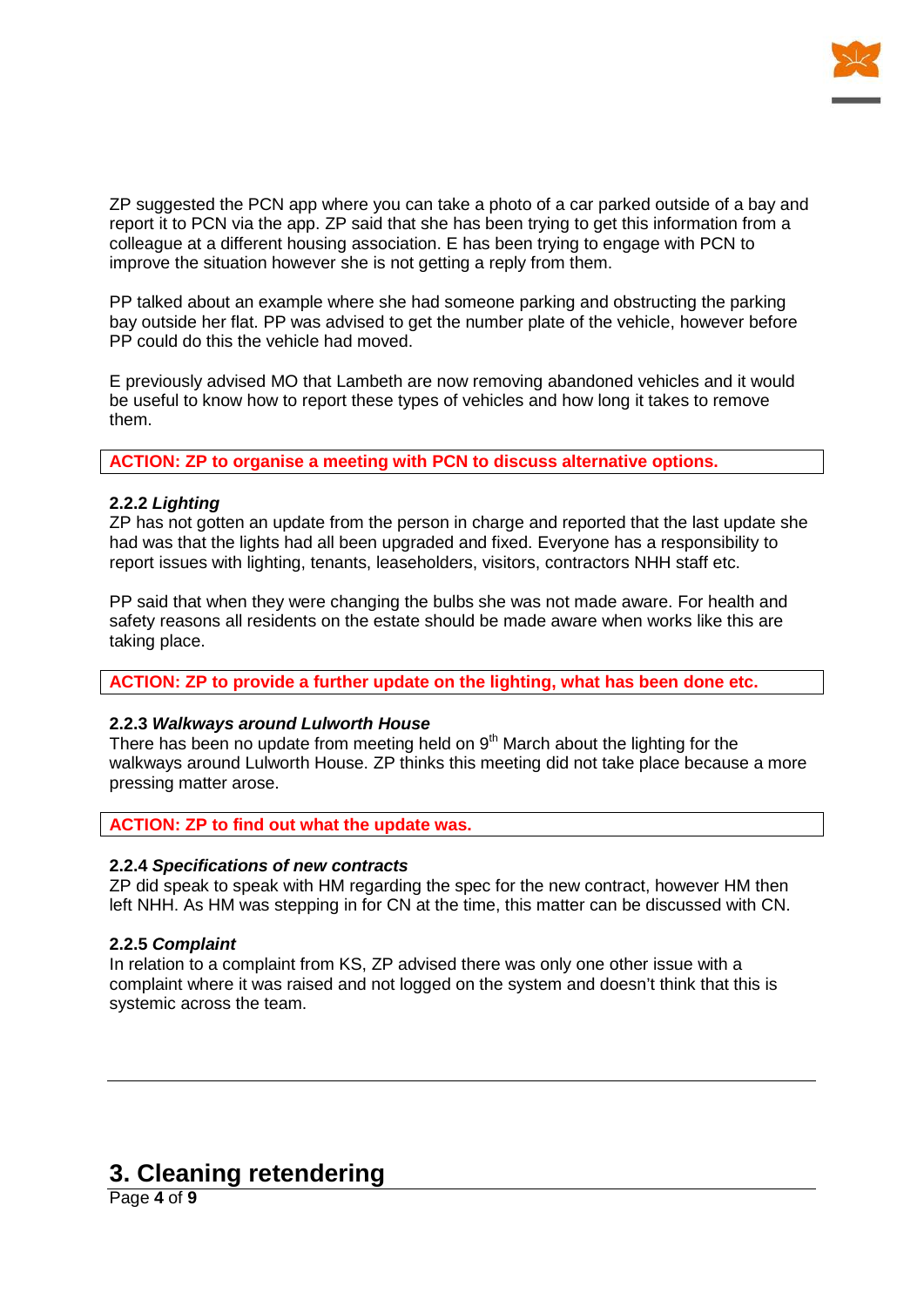

#### **3.1** *Where we're at*

The current contract by Ginko and Just Ask are due to come to an end in July 2017 and NHH is looking to replace these and go out to tender. NHHT will not hit the July target date so are looking to extend until March 2018 to give the contractors more time to mobilise across all sites.

Management are currently looking at concerns and questions about the cleaning spec which is fed into the draft and has formally advised contractors that NHHT are going out to tender and invited them along to a buyer event which resulted in 19 contractors attending, including the current contractors.

The current contractors have been asked to supply all their TUPE information which is data on their staff salary, pensions, training etc. This means when another contractor comes in to replace Ginko and Just Ask, they have all the employee information in case the operatives want to move over with the new contractor.

NHHT is in the process of putting together the SSQ document to find out who is interested in bidding for the new contracts. This will go up at the same time the notice goes up advertising the available contracts across Europe. This is a legal EU obligation that every organisation has to follow when tendering for a new contractor. This will go out within the next two weeks. The contracts are worth about £8m. Bolney forms part of these.

NHH are hoping for 40 contractors to come back where a review of their reliability and suitability for the contract will take place. The remaining contractors will be invited to formally tender where they will get a copy of the draft contract and the draft specification.

The remaining contractors will be asked to undertake cleaning on draft sites to assess their quality of work. We will also look to go out to site to see their current standard of work. Following this the really interested contractors will be invited to a meeting to ask questions and discuss how they manage their staff and what they do when something goes wrong.

Under the new spec new contractors will be asked to consult on and carry out planting and ensure that any new plant survives over the six to nine month period. If a plant dies due to failure to maintain , the new contractor is to replace this.

There will be a three year gardening plan as part of the contract which may help with an estate improvement bid. The contractor will look at estate as a whole, look at things that can improve over time so that at the end of a three year period there is a difference. Each year they should give a quote of what this should cost which could form part of the estate improvement bid.

#### **3.2** *Weeds around the estate*

CN said that addressing weeds on the estate will need to be done by a grounds maintenance specialist who has the license to kill weeds with chemicals rather than the cleaners who have been previously asked to address the issue with the use of a broom.

#### **3.3** *Deep cleaning of the blocks*

MO advised that although Beaminster House is in process of being cleaned, Richborne Terrace was missed from the deep clean programme. Contractor Just Ask had met MO

Page **5** of **9**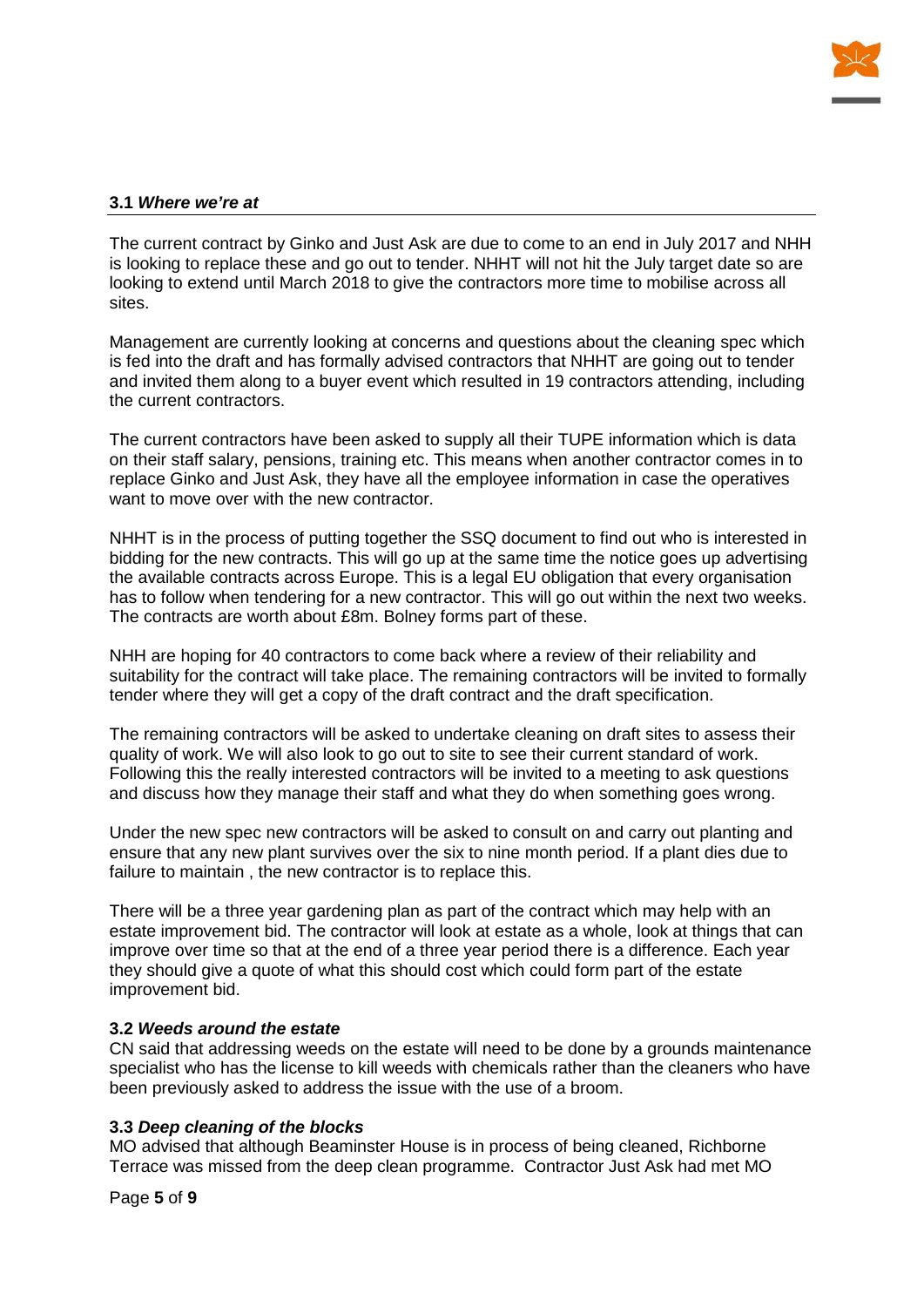

and promised to include it . The windows to the side of the building do not look clean and the stairwells also do not look clean.

MO pointed out that in the past he has stressed the importance of ensuring the walkways and the railings (unique to Beaminster ) were cleaned which have not yet been done. CN advised that she has only instructed the cleaners to clean the internal railings. The external railings have not been included in her request. MO pointed out that Beaminster railings were really internal to the block.

PP said that the only contractors who have been deep cleaning are those addressing the bins and that her block (Wareham) has not been cleaned. However MO challenged this and said that he was advised PP's block received a deep clean internally which PP may not see because she lives on the ground floor and does not go into the communal areas of the block to access her property.

OB asked how the contractors' work is managed and controlled because CN had previously mentioned apps available to mobiles where residents can report issues and concerns with the standard of cleaning.

CN responded by saying that the panel gets data and figures from inspections that Housing Officers undertake on a monthly basis. CN said that NHH will retrain staff to ensure they are knowledgeable about what things to look for as part of estate inspections. The data produced from a Housing Officers estate inspection will be compared to the results from the contractors cleaning schedule which will show any discrepancies and issues in the standard of cleaning.

KS raised the issue with cleaning in the communal car parks following issues with a flooded drain with sewage which has caused solid overgrowth on the car park floor. The drain should have been unblocked and the dried waste sewage cleared. KS spoke with Elizabeth about the matter and is unsure whether she and Elizabeth are talking about the same drains. This issue sits with the drains just behind Sherborne House.

**ACTION: ZP to speak with E about the matter with the previous flooding of sewage from drains behind Sherborne House and get an update with regards to what will happen to address this issue.**

ZP advised that E & S are establishing a drain and guttering cyclical programme for the year.

CN said with regards to the previous sewage flooding the area should be cornered off as a bio-hazard and Just Clean should wash and clear the dried build up of waste water. The onsite supervisor should have spotted this and cornered off the area. CN will speak to Contractor Just Ask about this. If this is an ongoing issue E is to speak with CN about this.

**ACTION: CN to speak with Contractor Just Ask to find out why his operatives did not act on this sewage flood and ensure this does not happen again moving forward.**

**ACTION: KS to forward photos of the area affected by a previous sewage flood to CN.**

The bins are hired from Lambeth and the bins are cleaned by Lambeth but the bin stores and chutes are cleaned by NHH contractors.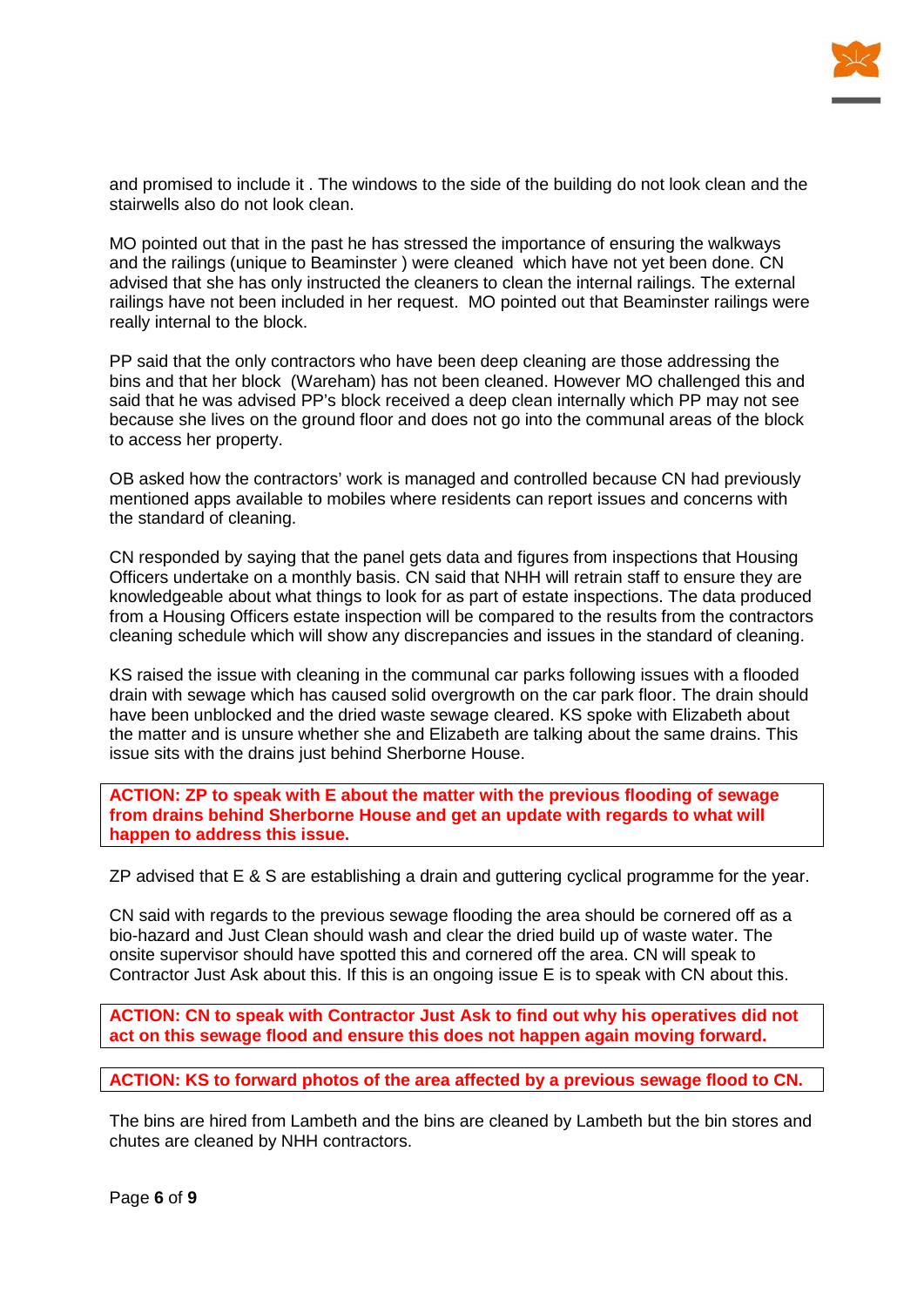

MO highlighted the Action from the Updates list with regards to signage and bulky waste items being thrown down the bin chutes and would like signage to be put up to warn people because Contractor has advised this is a big problem for Just Ask. ZP felt that signage was not an appropriate way to deal with the problem because people do not really take notice of signs, but rather education for residents and discussing it on a more personal basis with residents would be more effective. The Panel could also talk about it with residents when they see them because they have just as much responsibility to ensure residents are disposing of waste correctly.

### **4. Performance Report**

#### **4.1** *Customer satisfaction and complaints*

OB that the overall customer satisfaction for December 2016 (Q3) was marked green which is misleading because the figures show that NHH is still under target and it's declining. ZP pointed out that the data in relation to satisfaction with complaints are always going to be dependent on the outcome of the complaint because if a complaint is not upheld the customer is always going to be unhappy with the response.

MO suggested the third bullet point in "Highlights" starting '*Overall satisfaction amongst customers ….*' , which refers to the CSI figures in the top row of the Table 1 , is confusing because "Overall Satisfaction" is a separate measure with different figures and is also the heading of the second row of the table. He suggested that the bullet point should refer to the '*overall CSI rating* '.

OB suggested monitoring "satisfaction with repairs" - the lowest performing area- and other areas of the report where "Improvement Needed" was noted.

#### **4.2** *Estate management*

Richborne Terrace: KS asked about whether NHH will be removing any satellite dishes because of a conservation order and if so what would the alternative be to this and how has the relationship been assessed with the private and Bolney residents.

ZP met with some of the residents regarding this matter because Lambeth have served notice on NHH for a lot of these dishes and we had to respond by taking action. Some of the properties had been given consent by their previous landlord and there were some who were allowed to retain their dishes if they had been there over a certain period of time. NHH are getting quotes to see if we can move some of the dishes but there will be a point where NHH will be going back to the Residents' Association and advising that they are legally allowed to be there.

#### **4.3** *Rental income*

This looks good and things appear to be improving. ZP would like to add a graph to this so that actual trend and direction of arrears is more easily tracked.

#### **4.4** *Empty properties and voids*

ZP said the stats are for the entire team and MO asked whether it would be possible to have stats on this area for Bolney only.

**ACTION: ZP to ask if the stats could be specific to Bolney Meadow only.**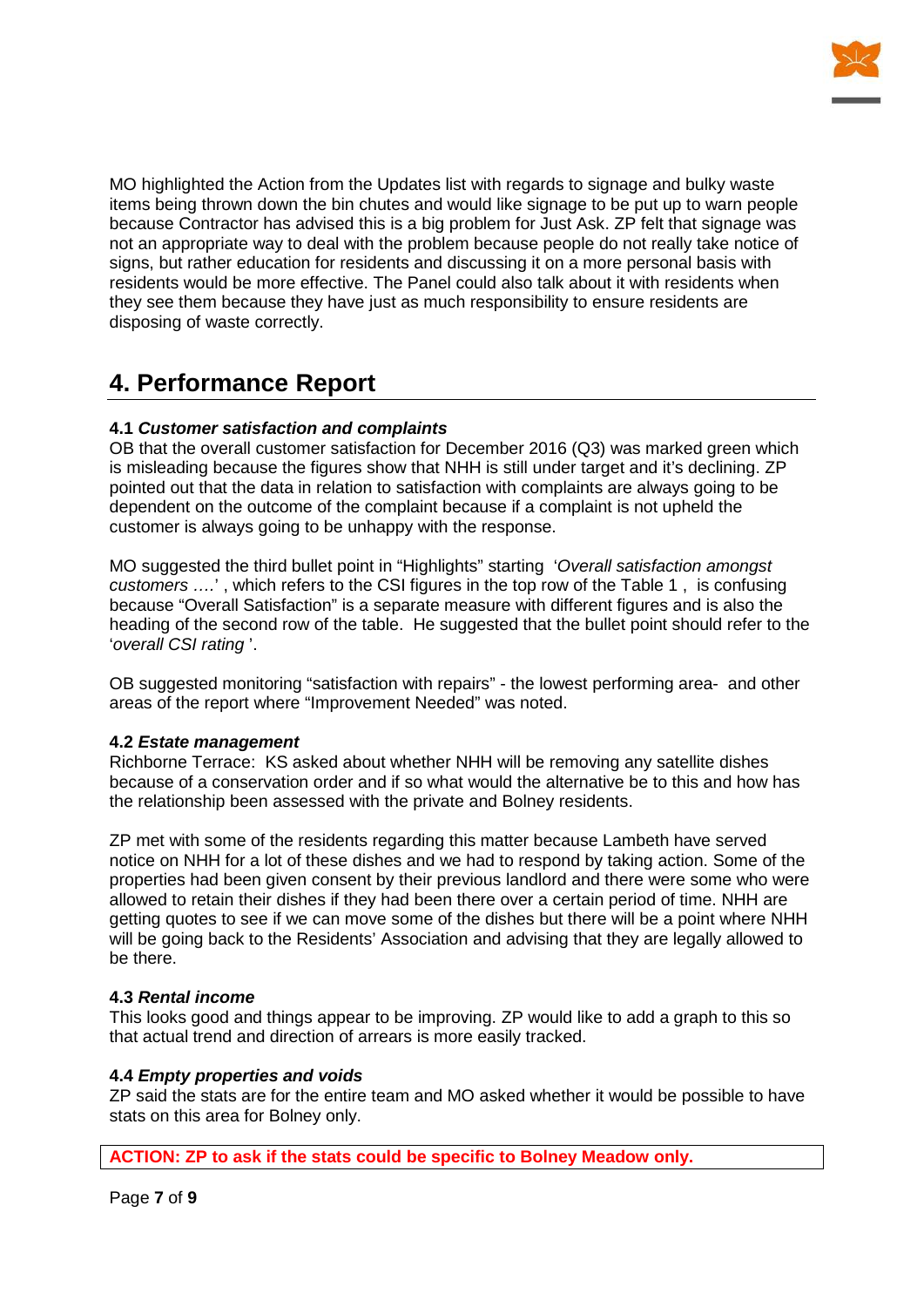

OB asked for an update from Lambeth about speeding up the process of receiving and requesting nominations from Lambeth which can be saved for the next LSP meeting.

#### **4.5** *Repairs*

Re the table, OB pointed out that for "Percentage of repairs completed on time" , in November the percentage is under 90% and in March it's over 90% but the Trend is noted as "Declined" where it should be "Improved".

#### **4.6** *Complaints*

There are two reviews on the table and one review before this period. One was when previous HMO was in NHH the other is during ZP's time. Where the table shows 'No Clear Issue' this means there was no clear issue to address.

#### **4.7** *ASB*

ZP will be doing some work with her team on what constitutes ASB because people seem to be unclear on what the definition is. A lot of matters which are seen as ASB are actually housing management issues such as littering.

#### 5. Changes to lettings strategy

ZP talked about NHH's new product Simplicity which offers accommodation to people who are in employment. NHH will be putting 500 new homes into PRH and 180 of these will go into Simplicity. Over the course of a year 600 relets will be managed which means there will be some work around the lettings strategy where NHH will stop having a waiting list unless it's for management transfers and applicants will be encouraged to apply for the home via portal such as Right Move.

**ACTION: ZP to issue the Panel with what NHH's definition of what a management transfer is.**

Anyone interested in taking part in the working group for this new letting strategy to speak to ZP or their Housing Officer.

# **5. A2B Committee**

MO advised that from next month the committee will not longer exist. There are big governance changes happening but there will be scope for LSP Chairs to apply to join a new strategy group and there will more meetings in future for chairs to report to and discuss LSP issues with EV members AMF and MV .

### **Action list**

| Point | Action                  | Assignee |
|-------|-------------------------|----------|
|       | MO to forward copies of |          |